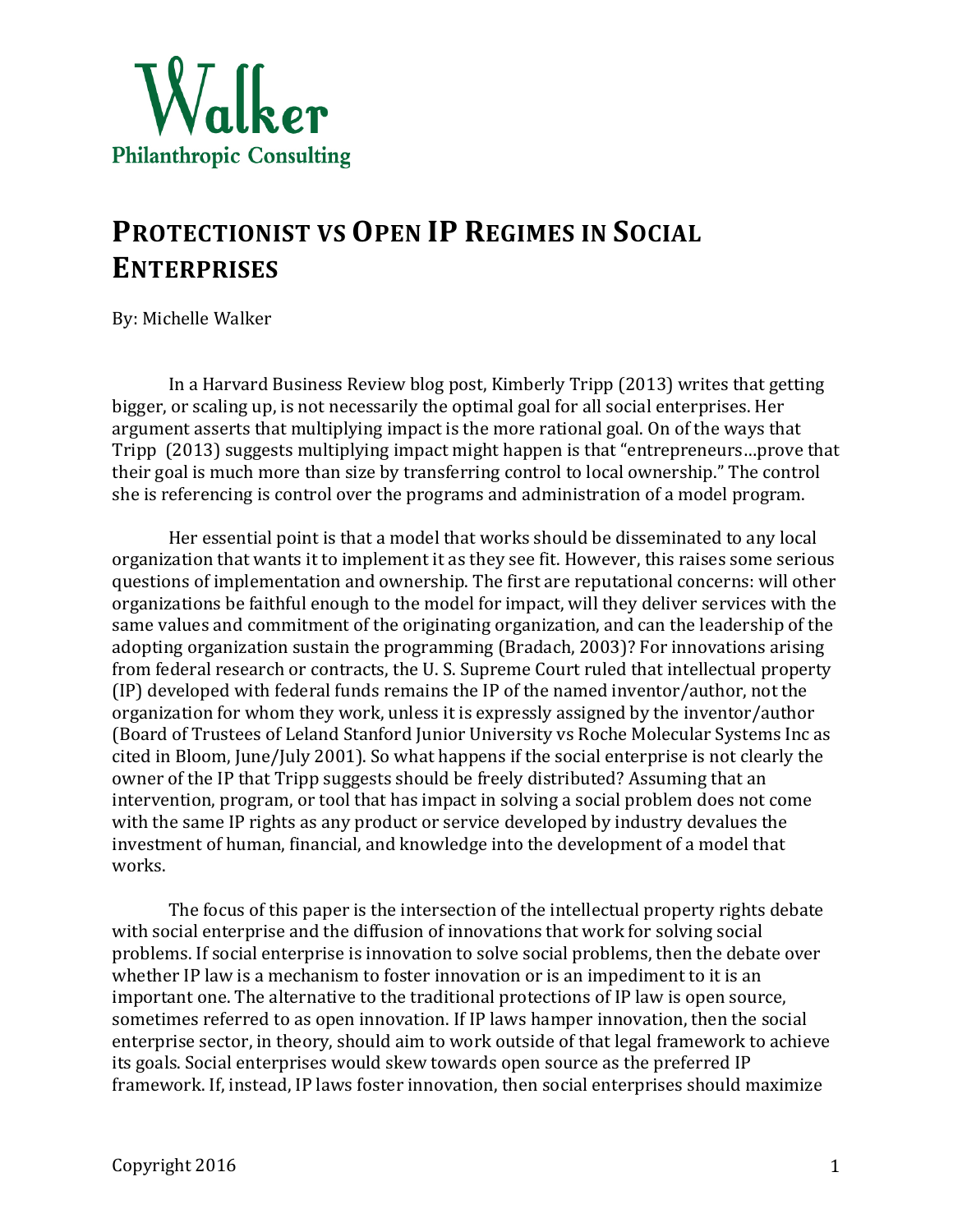

their rights in property in the marketplace through close control or licensing. We'll examine, by looking at four social enterprise organizations, how their scaling efforts are related to their intellectual property control and assess what else might impact intellectual property decisions. The four organizations are College Summit, KIPP, Manchester Bidwell Corporation, and Creative Commons.

In the United States, intellectual property consists of four defined protections: copyright, patent, trade secret, and trademark/servicemark. The most relevant to our discussion are the copyright and patent since they comprise the majority of intellectual property market exchanges. Definitions of these rights are important to understanding what follows.

- 1. Copyright: protects the expression of facts or ideas in a work of original authorship, i.e., books, training manuals, computer programs, databases, once they are in any tangible form of expression. Non-commercial fair uses of copyrighted works are generally considered teaching, criticism, comment, news reporting, scholarship, and research. (Akin, Gump, Strauss, Hauer & Feld, 2007)
- 2. Patents: covers and new, useful, and non-obvious process or product and must be registered with the U.S. Patent and Trademark Office; patents require vetting through patent examiners. (Clowney, 2011)

Throughout the remainder of the paper, intellectual property or the abbreviation IP refers only to these two legal forms. Briefly, let's look at the two paradigms as pathways to innovation. 

Bloom succinctly summarizes the argument in favor of IP as a spur to innovation with "what is available to everyone is of interest to no one" (May 2011, p. 4). He is oversimplifying the point, but as Clowney  $(2011)$  and Maskus  $(2010)$  point out, there are significant free-rider problems when innovation and intellectual property are not regulated. Maskus also describes a market failure where "unregulated markets may not provide enough lead time...to build a market position that generates sufficient returns on investment and…innovation" (2010, p.14). He mentions neglected diseases as one example of where weak patent systems deter investment and innovation. It is a deterrent because innovators cannot be guaranteed to recoup their costs. In short, IP proponents argue that a lack of a market to generate return on investment deters inventors/authors from creating new products, processes, or original works, and thus are critical to incentivizing innovation. 

The term open source is predominately used to describe a revolution in the software programming industry where developers create software and its source code collectively. They then license their work as "free" for further creation and distribution. The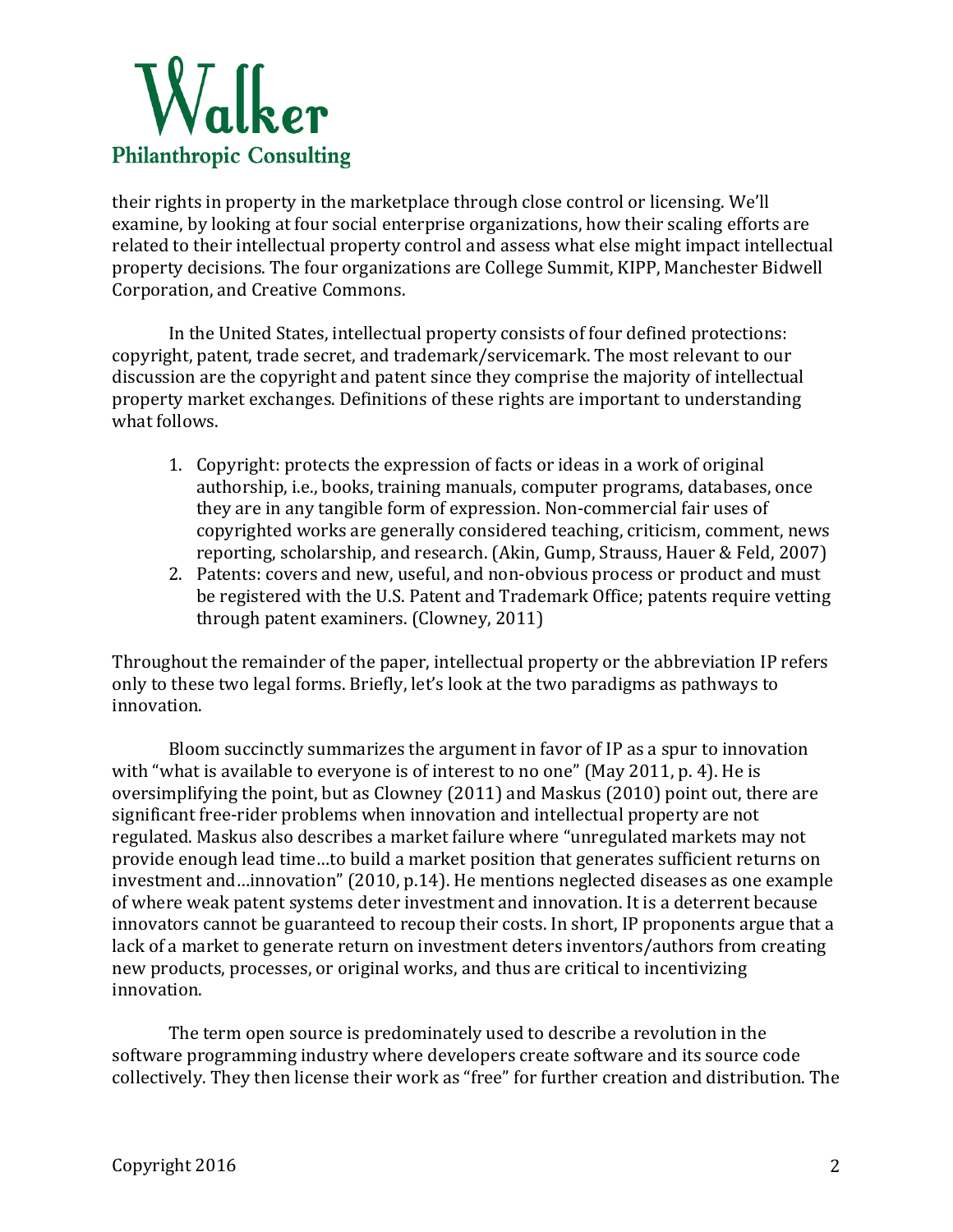

movement is a critical response to the expansion of copyright law that is aimed at protecting software and its underlying code. Today the open source movement goes beyond software and seeks to spur innovation by putting knowledge freely in the hands of the public (Mandrusiak, 2010, p. 304).

Proponents of open source argue that copyrights stifle innovations through extended proprietary terms. Open source is critical of patents, too. Lemley posits "broad patents granted to initial inventors can lock up or retard improvements needed to take a new field from interesting lab results to commercial viability" (as cited by Mandrusiak, 2010, p. 311). Mandrusiak (2010, p. 312) points out that the biggest damper on innovation is the high transaction cost of licensing and the complexities of the legal negotiation when several parties are involved. In an example of pharmaceutical research hampered by patent protection, Mandrusiak  $(2010, p. 313)$  argues convincingly that the real lose is the public since they will not gain access to a potential cure. This is the key to the open source argument—shared knowledge is better for public well being because it eliminates costly barriers to would-be innovators.

Ultimately, the efficiency of IP is an economic argument. The best economic summary of the divide "boils down to the issue of fixed costs versus marginal costs" (The Econophysics Blog, 2007). "In economics, marginal cost is the rate of change of costs" and 'industries often...have substantial fixed costs...incurred in order to produce the goods or services in question" which "aren't usually adequately reflected in marginal costs" (The Econophysics Blog, 2007). Social enterprises, like industry, have fixed and marginal costs in delivering their programs. Acting as rational entities, social enterprises should seek to optimize their costs versus revenue, which suggests that they would lean toward open source paradigms for gathering and sharing innovation since open source is free. However, that assumes that the singular motivation for a social enterprise to create the innovation is to place it in public hands. What we find in the four firms examined are practices that span the continuum of IP regimes.

There is no obvious or accessible data on how broadly either the intellectual property or open source paradigm is used in scaling social enterprise. Further, the literature on IP in scaling and innovation diffusion in the social sector is minimal. The assessment of College Summit and KIPP's use of UP comes from case studies and their websites. The review of the approach taken by Manchester Bidwell Corporation comes from personal experience as a staff member and an interview with William Strickland, Jr., Founder and CEO, on February 22, 2012. Information on Creative Commons comes from its website and the publication *The Power of Open*.

Bridgespan's summary of College Summit highlights the centralized control of the organization and earned revenue as key factors in its growth. They describe College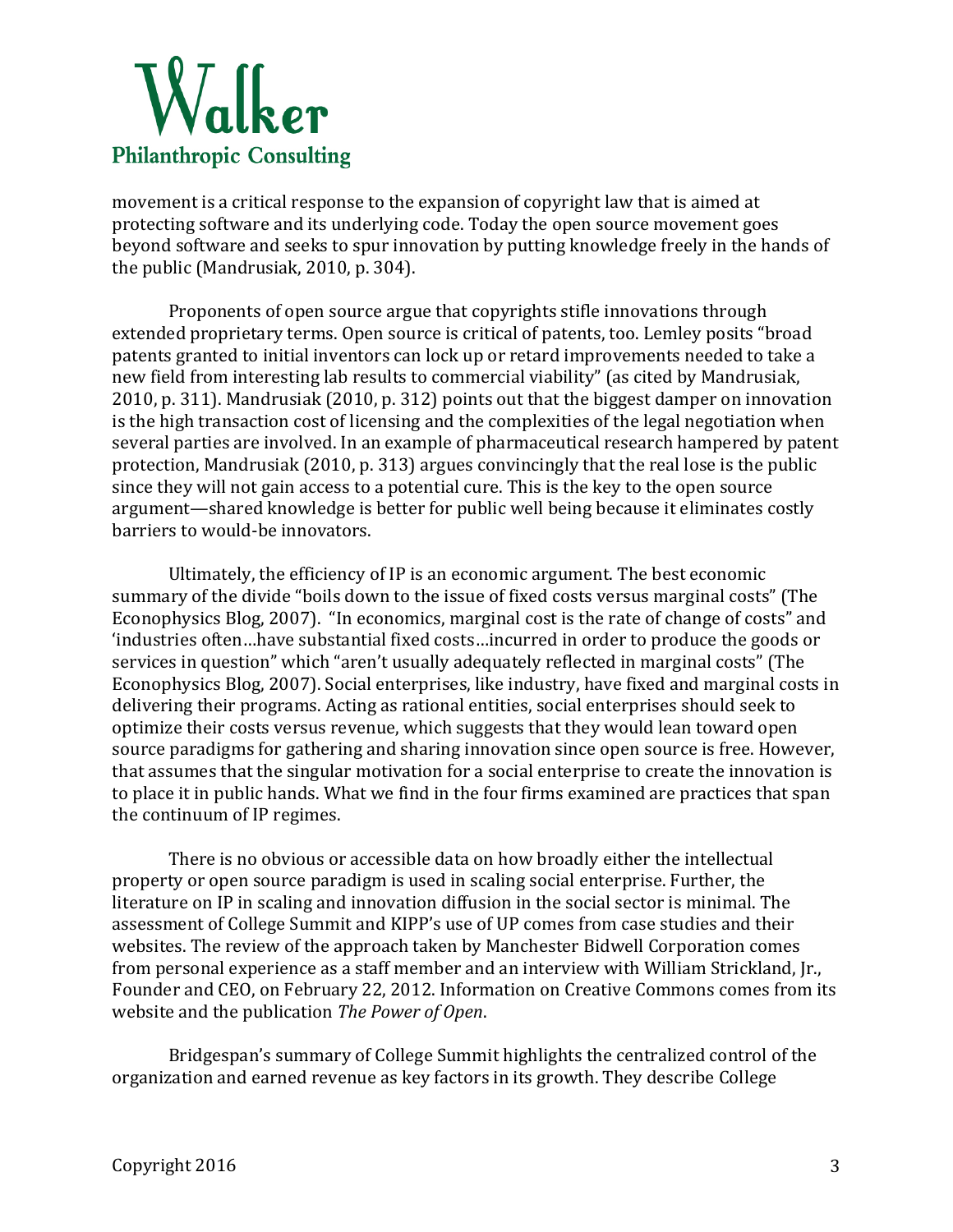

Summit as having a branch structure where each location has an executive director or manager and local staff, but each branch reports to headquarters in Washington, D.C. (The Bridgespan Group, 2004, p. 3). Key pieces of the organization's infrastructure are controlled by the D.C. office, "including curriculum development, business development, fundraising, marketing, advocacy, and technology" (The Bridgespan Group, 2004, p. 7). The Bridgespan case study indicates that there is some potential for local sites to have some discretion in the future, like funding their own office space, but that "[College Summit's] also need(s) a set of things that can't change"  $(2004, p. 8)$ . College Summit's model leads it to prefer to close sites that are not performing to expectations in order to focus on successful sites (The Bridgespan Group, 2004, p. 13). They purposefully use fee-for-service as a way to keep partners and students engaged (The Bridgespan Group, 2004, p. 10) supporting the idea that if it is free it is not regarded as valuable.

College Summit seems to have created an organization system that hinders development of new, potentially innovative solutions, either locally or nationally since most everything emanates from the central office. There is no discussion of how College Summit analyzes sites that they have closed for what could have been done differently, but generally administrative strength and organizational adaptation comes from empowered, local leadership in the form of boards or advisory committees. The centralized model of College Summit does not seem to be flexible in this regard and does not take into account that though they serve college capable students, the schools and communities in which those students learn and live are unique.

What has this meant for scaling the organization? Between 1993 and 2003, "nearly 5,000 students had passed through the program" (The Bridgespan Group, 2004, p. 3). The companion statistic is that each year 200,000 capable students fail to enroll in college. In the ten years in which College Summit served 5,000 students, 2,000,000 students were not enrolling in higher education. According to Bornstein, College Summit had a budget of nearly \$4 million (USD) in 2002 and had plans to "expand to 14 cities by 2009 and raise  $$17$  million in new funds by 2006" (2007, loc. 3405-3513). According to its website, in 2013 they served 180 schools in 12 states and now serve 50,000 student annually, which is one quarter of the college capable who are at risk of not enrolling (College Summit, 2013). The annual tax return College Summit submits to the U.S. Internal Revenue Service (a.k.a) 990), which is posted on their website, shows annual expenses of more than \$19 million dollars (College Summit, 2013), nearly 500% growth since 2002. The growth is impressive, both in terms of the number of students served and the expansion of the organization. But, what is not clear is the quality of the impact and whether a more flexible model would allow for more students served for the same amount of support.

The method settled on by KIPP is a licensee approach. Essentially the KIPP name is used as a brand to help secure a charter for a school. The licensing organization then signs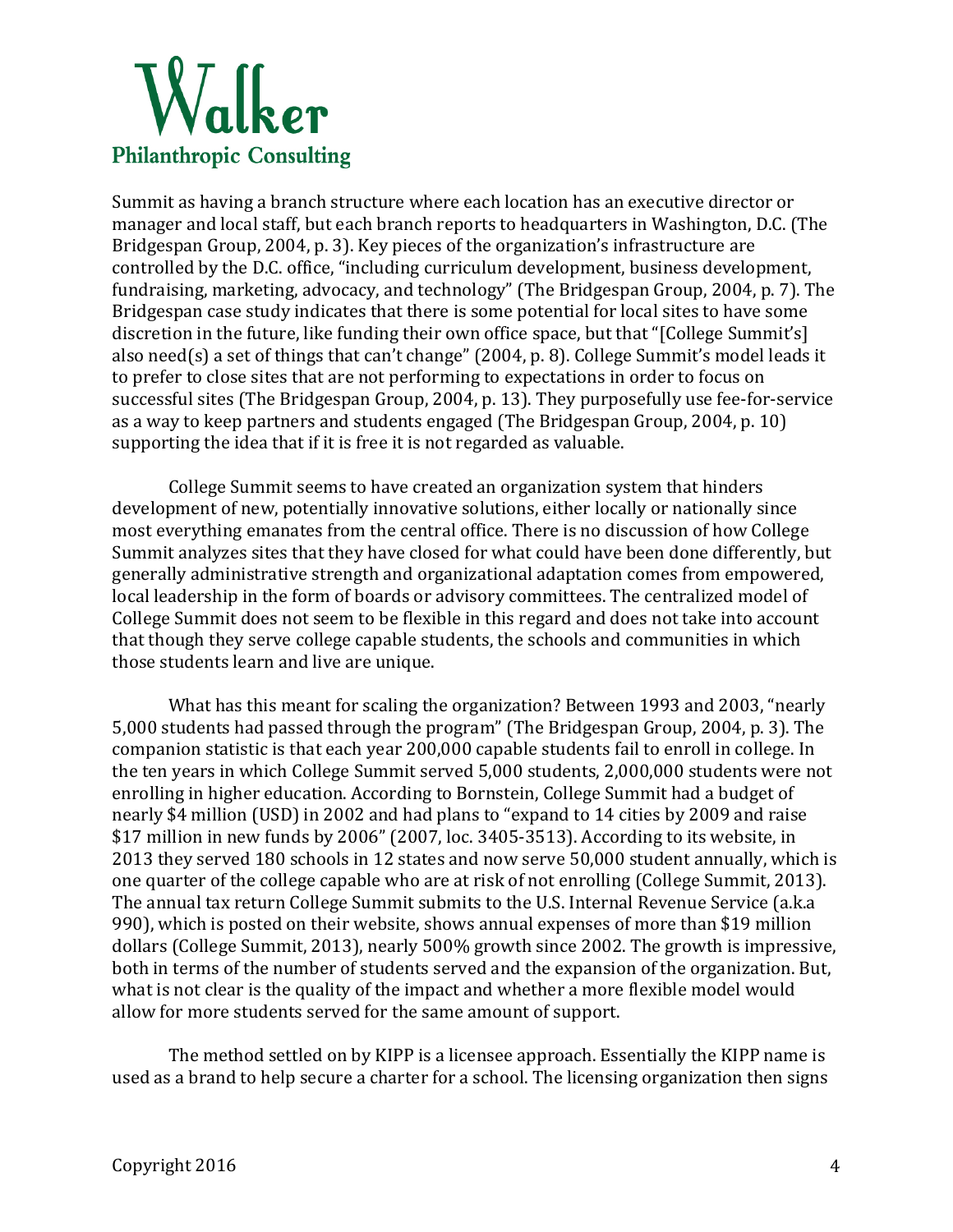

an agreement enabling it to use the KIPP name with the provision that the KIPP Foundation can "inspect the school, review its results, and call for 'corrective action'" (Husock, 2006, p. 11), including termination of the agreement. This model puts KIPP into the role of central knowledge management. The head office takes successful curricula and methods from within the KIPP network, standardizes them, and repackages them for use by other KIPP schools (Husock, 2006). This choice works for KIPP because the theory of change for KIPP is not standardized curriculum, but results-oriented teaching.

The model utilized by KIPP is clearly dependent on IP, particularly the adherence to the Five Pillars and that sharing of marks and copyrights as outlined in the license agreement (Husock, 2006, pp. 22-31). The flow of information goes back-and-forth in the KIPP model, which allows for feedback and internal innovation, but only within the KIPP network. In all other aspects, it is a closed system with new ideas entering the KIPP system via new employees or school leaders. Continuous internal development of IP is still capital intensive, in that human and financial resources are the primary source of innovation, but in this model there is the expectation that each site is engaged in generating innovative content/tools/processes that will be shared across the network, and only within the KIPP network, as part of the licensee arrangement. Although it is not IP being capitalized on in the open market, it is retained to continue to add value to the KIPP brand on the theory that KIPP schools produce greater-than-average achievement results.

How has the KIPP model scaled? KIPP began as two schools serving  $5<sup>th</sup>$ -8<sup>th</sup> grades in 1995 (Husock, 2006, p. 1). In 2001, the model grew to 5 schools through the support of The Pisces Foundation (Husock, 2006, p. 13). This was followed by 42 more by 2005; KIPP schools were then in 15 states and Washington, D.C. (Husock, 2006, p. 13). The 45 schools in operation in 2005 enrolled more than 9,000 students and were demonstrating academic achievement above average (Husock, 2006, p. 17). Husock states that by 2010 KIPP wanted to expand to 100 schools and 35,000 students (2006, p. 17). According to the KIPP Foundation website (2013), there were 99 KIPP schools serving 26,000 students in the fall of 2011. They have had more than 100% growth since 2005, but below organizational goals.

At Manchester Bidwell Corporation (MBC) the model is far more open. I asked William "Bill" Strickland, Jr. a number of questions related to Tripp's blog post (2013) regarding 'sharing' intellectual property. Strickland's colorful response boiled down to this: you should always sell your intellectual property (personal communication, February 22, 2013). However, Strickland is not exactly doing that with his IP and he says it came about because of his frustration with his Board's desire to be restrictive and protect the IP of MBC (personal communication, February 22, 2013). It was clear in our discussion that the wasted time and money on contracts and negotiating intellectual property was, to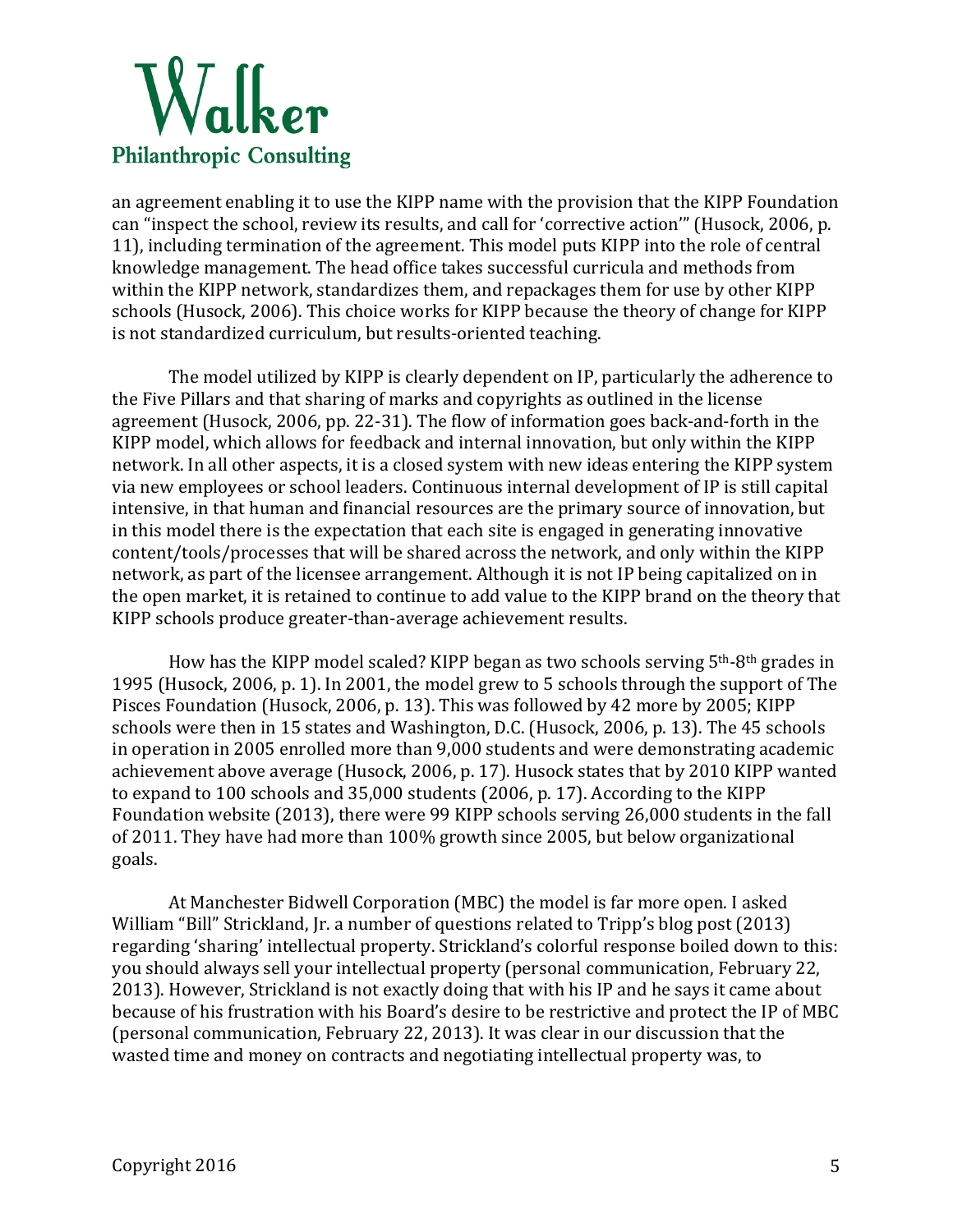

Strickland, antithetical to his whole purpose of transforming lives through arts and vocational training (personal communication, February 22, 2013).

Strickland decided to create a separate organization, the National Center for Arts and Technology (NCAT), which serves as a consultancy organization for parties interested in opening a facility modeled on the MBC programs. There are four steps in any NCAT replication process: cultivation, feasibility, planning, and operations. Strickland said that at any point up until operations either party can walk away from the process and each phase of the process has a fixed price for the services of those phases.

Essentially, the three NCAT staff members are contracted to launch a new organization for a group of interested parties. Strickland and his team are closely involved in helping to select the staff leadership and board for each replicated organization with the right values and vision. The NCAT team also provides support for securing initial capital and suggesting programming ideas based on local needs. Once a replication enters the operations phase, it is tied to MBC and NCAT only through a similar naming convention (i.e. Bayview Center for Arts and Technology) and a shared set of core values. Long before the doors open, the new organization has already been given all of the curricula it would need to run the programs that the Pittsburgh center has, but each city is encouraged to tailor its offerings to the local market and local issues (personal communication, February 22, 2013). This regime is best described as some-rights reserved IP.

Has Strickland's openness to sharing helped to spread his model? He says that what has motivated him from the very beginning has never been about owning the solution to problems, but, rather, that he did not waste time making change happen. The first replication site opened in late 2004 in San Francisco, CA. In 2013, there are six operational replication sites and three in planning that are likely to open in the next 18 months (Strickland, personal communication, February 22, 2013). There are 14 other cities/regions in either the cultivation or feasibility stages.

In our conversation, Strickland says he still holds to his long-term vision of having at least two centers in every state (personal communication, February 22, 2013). He is candid about the reality that his model has been replicated without going through the official NCAT process creating some issues for the group reputation, but given his priority for solving problems, that IP infringement is not a trade off he cares to worry about (personal communication, February 22, 2013). One downside, he says, is that his method has not been good at capturing learning from the new sites so that all sites can learn, because there is no formal connection other than via the brand (personal communication, February 22, 2013). According to the 2012 IRS 990. NCAT has assets of \$626,824 and Strickland says that NCAT is not tracking the number of people served by the replications nor have they implemented a process to track and enforce fidelity to the values of the MBC/NCAT brand.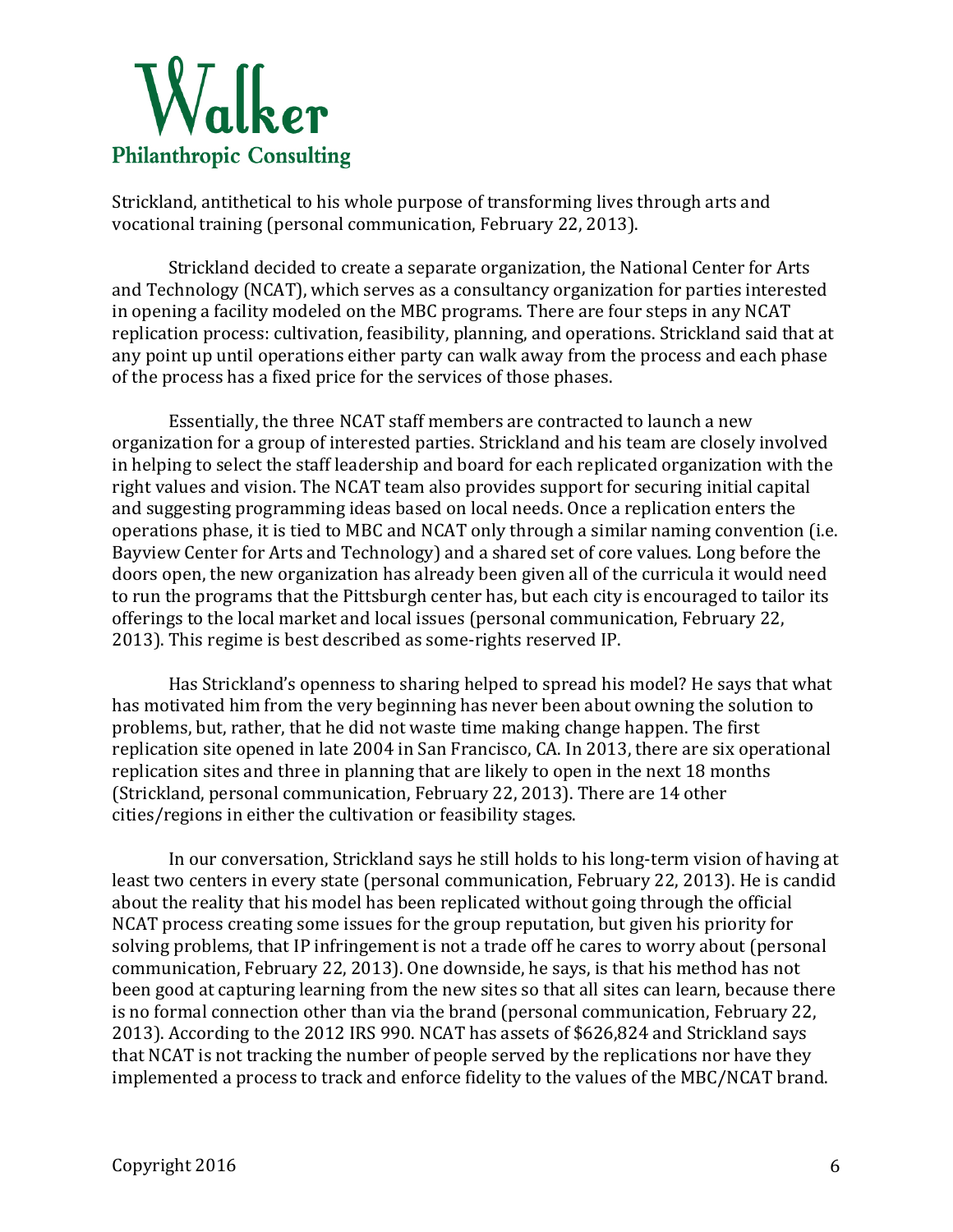

Creative Commons is an organization whose vision most aligns with the concept of social innovation diffusion. The vision behind Creative Commons is to enable "the sharing and use of creativity and knowledge through free legal tools" (Creative Commons, 2013). This is an interesting take on the historical nature of copyright. Copyrighting is a free legal protection for the author to assign to their work, but not free to an end user if there are engaged in anything outside the scope of fair use. Creative Commons suggests that copyright can be more powerful for generating knowledge when used in a "some rights" reserved" manner rather than the "all rights reserved" manner of historical copyright protections. However, the creative Commons copyright has not been tested in court, so it has yet to prove that it is a viable alternative or corollary to existing copyright law (Mandrusiak, 2010).

Creative Commons differentiates itself from the other organizations by virtue of its notion of what scale means. In the Creative Commons paradigm, all knowledge is accessible and free to be utilized to create more knowledge, ideas, and solutions. Scale, for Creative Commons, is the proliferation of its copyright system through author usage. This kind of scale via author dissemination is a business model that does not require Creative Commons to expand in order to have people adopt or participate in their theory of change. The publication *The Power of Open* states it rather elegantly:

We build infrastructure at Creative Commons. Our users build the commons itself. We are working to increase the adoption of our tools, to support and listen to our users, and to serve as a trusted steward of interoperable commons infrastructure. (2011, p. 4)

They claim hundreds of millions of works have been copyrighted with their licenses and that versions of their license have been ported to 50 jurisdictions (Creative Commons, 2013). 

However, that itself is not a measure of whether more knowledge, ideas, or solutions, i.e. innovation, has been created and disseminated to solve social problems. *The Power of Open* share some stories of success, but they are the successes of the open source copyright utilized by other organizations in their own mission attainment, not necessarily the work of Creative Commons. That distinction may not matter, but it makes measuring the impact of the Creative Commons paradigm difficult. The only available information related to the scale of Creative Commons is that is has a staff of about 20 people.

All of the organizations analyzed are considered successful social enterprises and all are operating under different intellectual property regimes and innovation processes. It is inconclusive from this scan of basic information whether intellectual property or open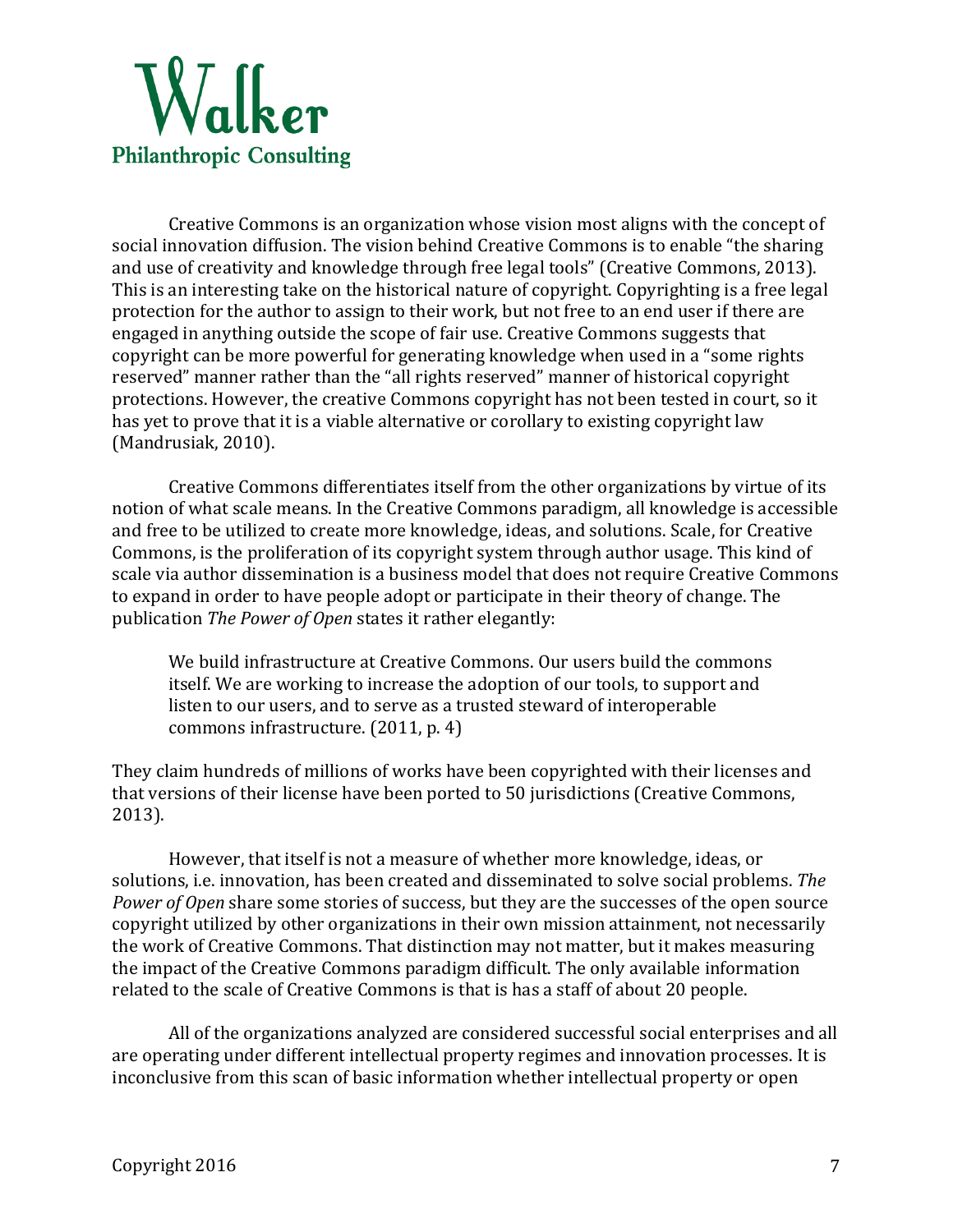

source impacts the spread of innovation in the social sector. There are four observations that stand out and invite further research.

First, an organization's decision to capitalize on IP seems to be tied to the social entrepreneurs values and personal theory about creating broad social change. For Strickland, there was a desire to monetize the IP, but conflicts with his governing board over how to do it efficiently and effectively led him to an alternative platform for dissemination of the model. This raises the question of the role of governing boards in managing the IP assets of a social enterprise: are they responsible from a fiduciary aspect to oversee these assets like they do the fungible and capital assets?

Second, organizations that capitalize on intellectual property seem to collect more data and invest in assessment. This may be tied to having to justify the efficacy of the innovation in order to scale, though data is only evident in two of the four organizations that have gone to scale. Alternatively, some social enterprises may value data more than others in how they make decisions.

Third, if assets are any indicator of success, then this very limited review shows that scaling favors those with closely held intellectual property. However, it is possible that assets of replicating or downstream organizations in the open source model have generated their own IP assets that are of greater value in terms of potential fee-for-service revenue or impact to solve a social problem.

Finally, open source seems to be correlated with smaller and potentially more nimble organizations. The size is likely related to the fact that by sharing their intellectual property, open source regimes do not add staff to spread innovation. It is not known if they use their smaller staff size to their advantage in course correction and implementing more ideas for more innovation. However, smaller staff sizes inherently have a more limited pool of intellectual capital in the form of knowledge assets, thus the larger organizations with protectionist regimes have larger pools of staff knowledge assets. There is no evidence, though, that this is an innovation advantage in this small, surface examination of social enterprises.

Although Tripp (2013) makes a thought provoking philosophical argument in her blog post, there is no clear answer that open intellectual property is the best method for diffusing innovation to solve social problems. This topic may become particularly important as we consider new hybrid organizations and the ramifications of adding their patents and copyright to the market. Further, the rising in new modes of supporting social enterprises through social impact bonds, program related investments, and other impact investing tools may lead to greater scrutiny of IP ownership and the potential problem of fractionalized property rights if the ownership is not clearly assigned at the outset. There is